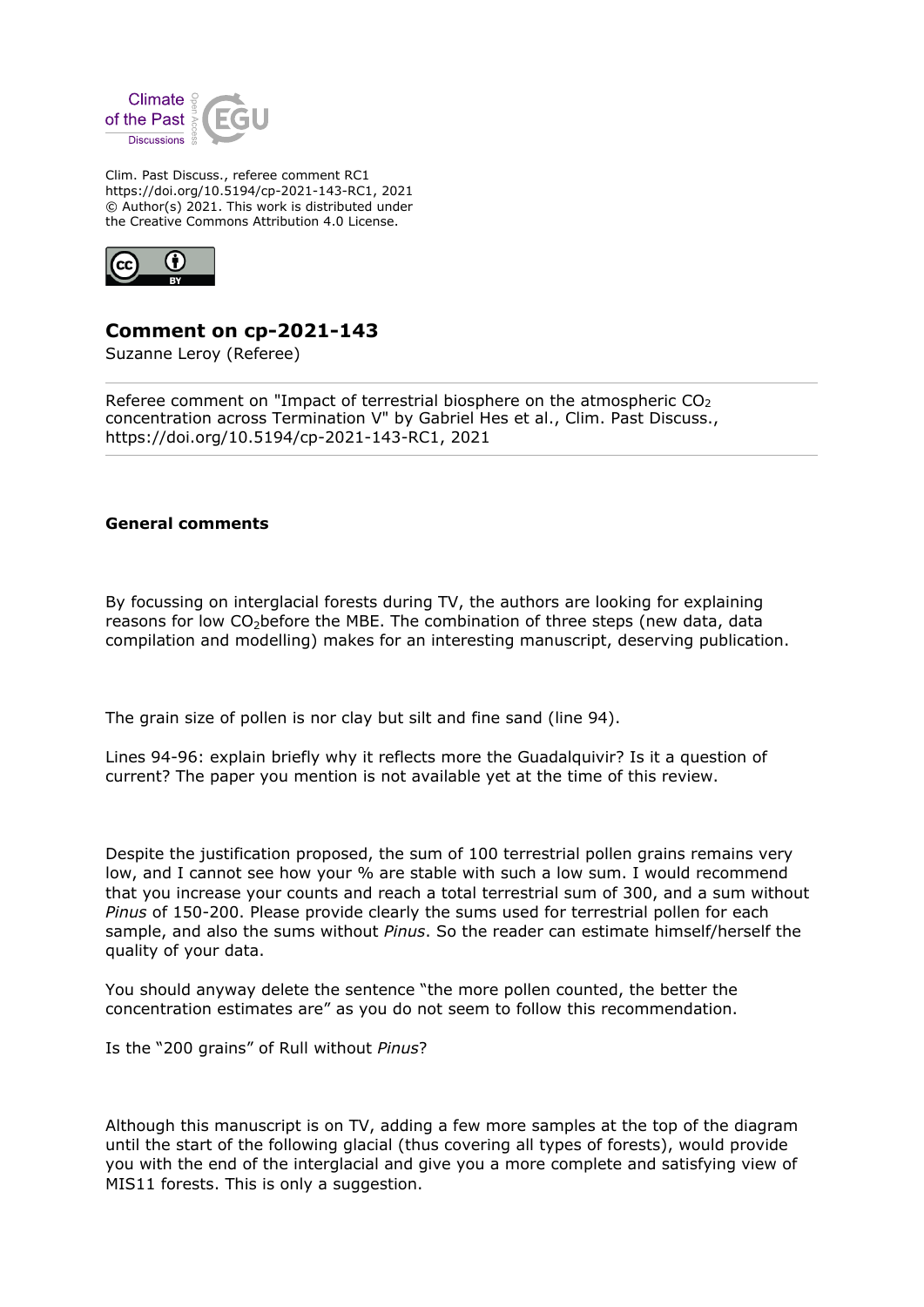Table 1: "fern spores" are unexpected proxy for forest. Please explain the rationale. ODP 658 is in front of the Sahara that was already developed in TV.

Section 3.1: is there a change in lithology at the transition between pollen zones 1 and 2? Could this be the reason for the high amount of oxidation-resistant *Taraxacum*?

Figure 2: add a lithological log to the left of the diagram. Line 93 suggests that it has changed over time over the whole core. What is the case for the portion of the core you studied?

Line 351: "Forests are reliable proxies for terrestrial biosphere". Please develop here. How much is this group better than swamps or other groups? provide figures/numbers if possible.

The text needs to be improved as it feels at times like a literal translation of French. It also contains with quite a few typos. Some of them were corrected in the annotated manuscript.

Throughout the manuscript I would recommend being more restrictive with the use of the word "event", and keeping it only for very brief changes. In many instances, it could be replaced by, for example, "period".

## **Points of details**

Pollen/cm<sup>3</sup>: add superscript (eg lines 230, 271).

In section 2 besides fig.1, in most cases, it is not necessary to call to figures. This will facilitate figures calling in a logical order, later on.

Fig. 5a and 5b should be reversed. First the map, then the records.

Line 301: explain briefly here what SINES is (i.e. a forest phase …).

In the text: the family names of plants should not be in italics, e.g. Cupressaceae, Poaceae. Moreover check their spelling.

Add the position of TV on figures 2, 3, and S2.

The reference format for the main text and the SI needs to be homogenised and adapted to the journal requirements.